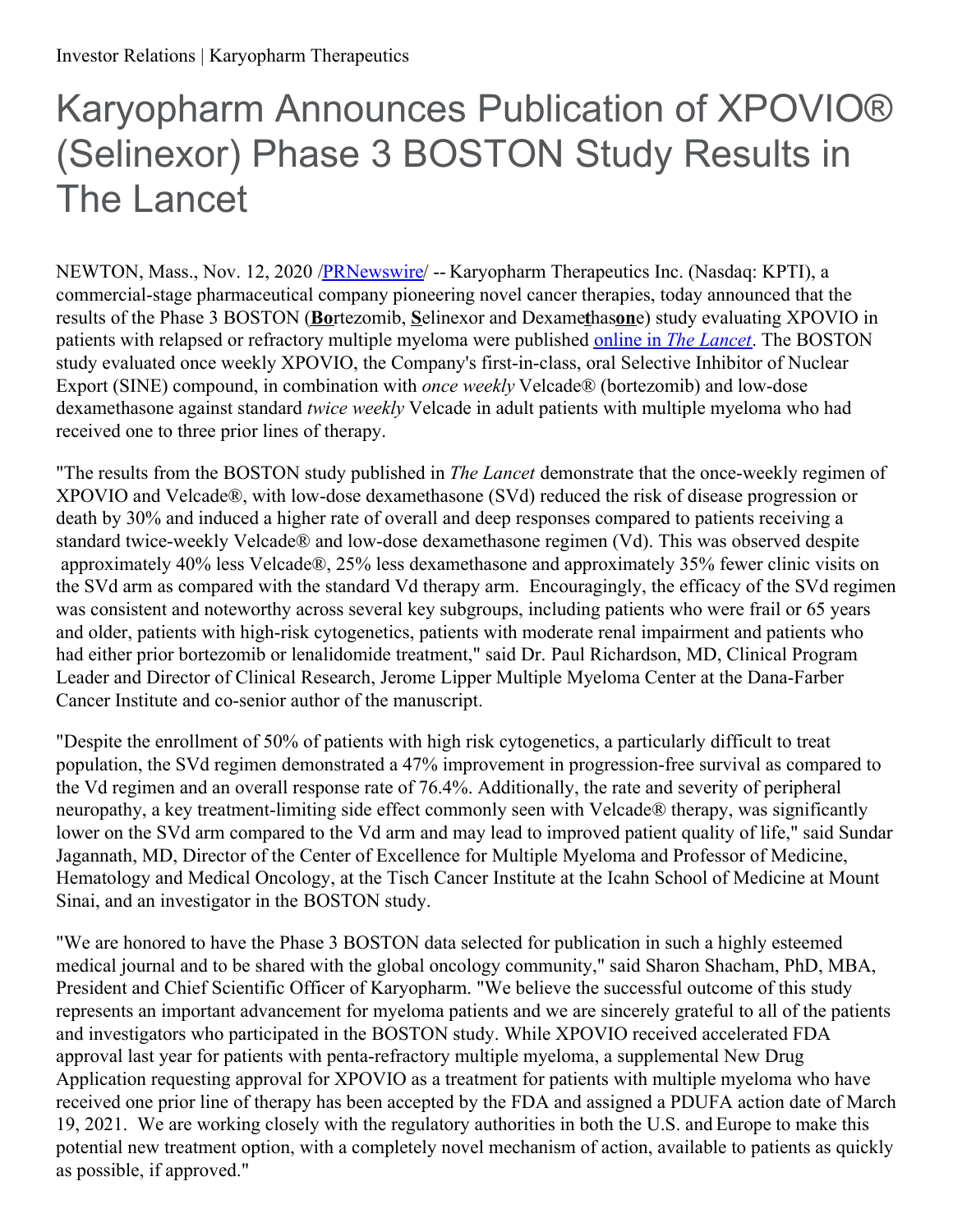Once-weekly SVd is a novel, effective and convenient triplet therapy that utilizes approximately 40% less Velcade® and 25% less dexamethasone and requires approximately 35% fewer clinic visits during the first 24 weeks of treatment compared to the standard Vd regimen. Because Velcade® is given as a subcutaneous injection rather than as an infusion, clinic visits may be shorter with the SVd regimen than with other non-Velcade® regimens that may be employed to treat relapsed multiple myeloma and require intravenous infusions.

#### **The Phase 3 BOSTON Study Results as Published in the Lancet**

The published BOSTON study results are based on the multi-center, Phase 3, randomized study [\(NCT03110562\),](https://c212.net/c/link/?t=0&l=en&o=2980269-1&h=1717873536&u=https%3A%2F%2Fwww.karyopharm.com%2Fpipeline%2Fprograms%2Fmultiple-myeloma-relapsed-refractory-boston%2F&a=the+multi-center%2C+Phase+3%2C+randomized+study+(NCT03110562)) which evaluated 402 adult patients with relapsed or refractory multiple myeloma who had received one to three prior lines of therapy. The study was designed to compare the efficacy, safety and certain health-related quality of life parameters of once-weekly selinexor in combination with once-weekly Velcade® (bortezomib) plus low-dose dexamethasone (SVd) versus twice-weekly Velcade® plus low-dose dexamethasone (Vd). The primary endpoint of the study was progression-free survival (PFS) and key secondary endpoints included overall response rate (ORR), rate of peripheral neuropathy, and others. Additionally, the BOSTON study allowed for patients on the Vd control arm to crossover to the SVd arm following objective (quantitative) progression of disease verified by an Independent Review Committee (IRC). The BOSTON study was conducted at over 150 clinical sites internationally.

Although the study had one of the highest proportions of patients with high-risk cytogenetics ( $\sim$ 50%) as compared with other Velcade-based studies in previously treated myeloma, the median PFS in the SVd arm was 13.93 months compared to 9.46 months in the Vd arm, representing a 4.47 month (47%) increase in median PFS (hazard ratio[HR]=0.70; p=0.0075). The SVd group also demonstrated a significantly greater ORR compared to the Vd group (76.4% vs. 62.3%, p=0.0012). Patients who had received only one prior line of therapy also demonstrated a higher ORR on the SVd arm as compared to the Vd arm (80.8% vs. 65.7%, p=0.0082). Importantly, SVd therapy compared to Vd therapy showed consistent PFS benefit and higher ORR across several important subgroups.

In addition, the following results favored SVd therapy as compared to Vd therapy:

SVd therapy demonstrated a significantly higher rate of deep responses, defined as > Very Good Partial Response compared to Vd therapy (44.6% vs. 32.4%) as well as a longer median duration of response (20.3 months vs. 12.9 months). Additionally, 16.9% of patients on the SVd arm achieved a Complete Response or a Stringent Complete Response as compared to 10.6% of patients receiving Vd therapy. All responses were confirmed by an IRC.

Data at the time of analysis showed a trend toward an overall survival (OS) benefit associated with SVd therapy with fewer deaths, numerically, reported on the SVd arm (47 vs. 62). Median OS for the SVd arm had not yet been reached as of the data cut-off date of February 18, 2020, while the median OS for the Vd arm was 25.0 months. The median OS for the SVd arm will be reported once it is reached and becomes available.

Peripheral neuropathy (PN) rates were significantly lower on SVd compared to Vd (32.3% vs. 47.1%; p=0.0010). In addition, PN rates of grade ≥2 were also significantly lower in the SVd arm compared to Vd  $(21.0\% \text{ vs. } 34.3\%, \text{ P=0.0013}).$ 

The most common treatment-emergent adverse events (AEs) were cytopenias, along with gastrointestinal and constitutional symptoms and were consistent with those previously reported from other selinexor studies. Most AEs were manageable with dose modifications and/or standard supportive care. The most common non-hematologic treatment-related AEs were nausea (50%), fatigue (42%), decreased appetite (35%), and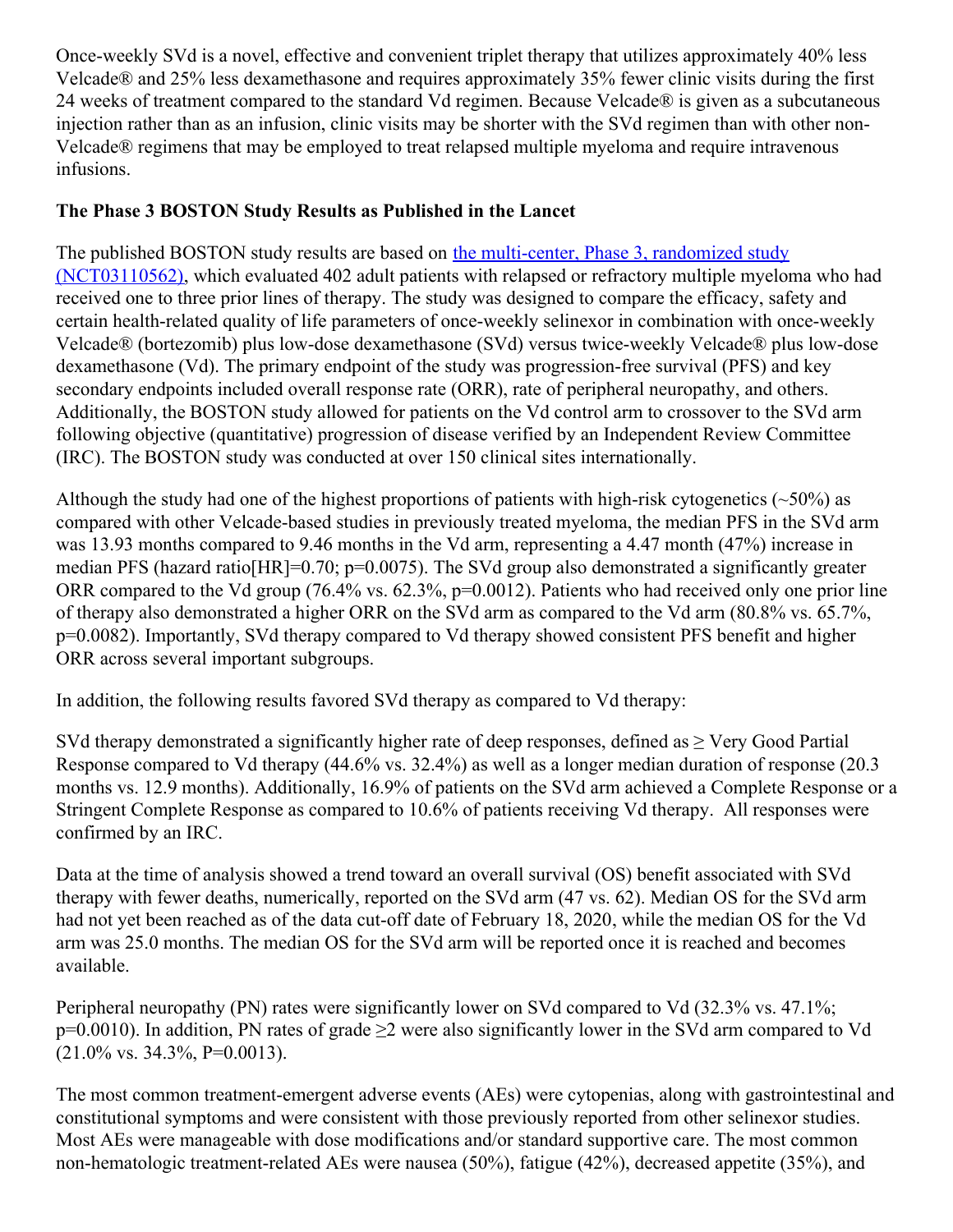diarrhea (32%) and were mostly Grade 1 and 2 events. The most common Grade 3 and 4 treatment-related AEs were thrombocytopenia (39%), anemia (16%), and fatigue (13%).

## **About Multiple Myeloma**

According to the National Cancer Institute (NCI), multiple myeloma is one of the most common types of blood cancer in the U.S. with more than 32,000 new cases each year and over 140,000 patients living with the disease. It is most frequently diagnosed among people aged 65-74 years old. Despite recent therapeutic advances, there is currently no cure and most patients' disease will typically progress following treatment with currently available therapies. According to the NCI, nearly 13,000 deaths due to multiple myeloma are expected in the U.S. in 2020.

## **About XPOVIO® (selinexor)**

XPOVIO is a first-in-class, oral Selective Inhibitor of Nuclear Export (SINE) compound. XPOVIO functions by selectively binding to and inhibiting the nuclear export protein exportin 1 (XPO1, also called CRM1). XPOVIO blocks the nuclear export of tumor suppressor, growth regulatory and anti-inflammatory proteins, leading to accumulation of these proteins in the nucleus and enhancing their anti-cancer activity in the cell. The forced nuclear retention of these proteins can counteract a multitude of the oncogenic pathways that, unchecked, allow cancer cells with severe DNA damage to continue to grow and divide in an unrestrained fashion. Karyopharm received accelerated U.S. Food and Drug Administration (FDA) approval of XPOVIO in July 2019 in combination with dexamethasone for the treatment of adult patients with relapsed refractory multiple myeloma (RRMM) who have received at least four prior therapies and whose disease is refractory to at least two proteasome inhibitors, at least two immunomodulatory agents, and an anti-CD38 monoclonal antibody. Karyopharm has also submitted a Marketing Authorization Application (MAA) to the European Medicines Agency (EMA) with a request for conditional approval of selinexor in this same RRMM indication. Karyopharm's supplemental New Drug Application (sNDA) requesting an expansion of its current indication to include the treatment for patients with multiple myeloma after at least one prior line of therapy has been accepted for filing by the FDA. In June 2020, Karyopharm received accelerated FDA approval of XPOVIO for its second indication in adult patients with relapsed or refractory diffuse large B-cell lymphoma (DLBCL), not otherwise specified, including DLBCL arising from follicular lymphoma, after at least 2 lines of systemic therapy. Selinexor is also being evaluated in several other mid-and later-phase clinical trials across multiple cancer indications, including as a potential backbone therapy in combination with approved myeloma therapies (STOMP), in liposarcoma (SEAL) and in endometrial cancer (SIENDO), among others. Additional Phase 1, Phase 2 and Phase 3 studies are ongoing or currently planned, including multiple studies in combination with approved therapies in a variety of tumor types to further inform Karyopharm's clinical development priorities for selinexor. Additional clinical trial information for selinexor is available at [www.clinicaltrials.gov](http://www.clinicaltrials.gov).

For more information about Karyopharm's products or clinical trials, please contact the Medical Information department at:

Tel: +1 (888) 209-9326 Email: [medicalinformation@karyopharm.com](mailto:medicalinformation@karyopharm.com)

## **IMPORTANT SAFETY INFORMATION**

**Thrombocytopenia:** XPOVIO can cause life-threatening thrombocytopenia, potentially leading to hemorrhage. Thrombocytopenia was reported in patients with multiple myeloma (MM) and developed or worsened in patients with DLBCL.

Thrombocytopenia is the leading cause of dosage modifications. Monitor platelet counts at baseline and throughout treatment. Monitor more frequently during the first 3 months of treatment. Institute platelet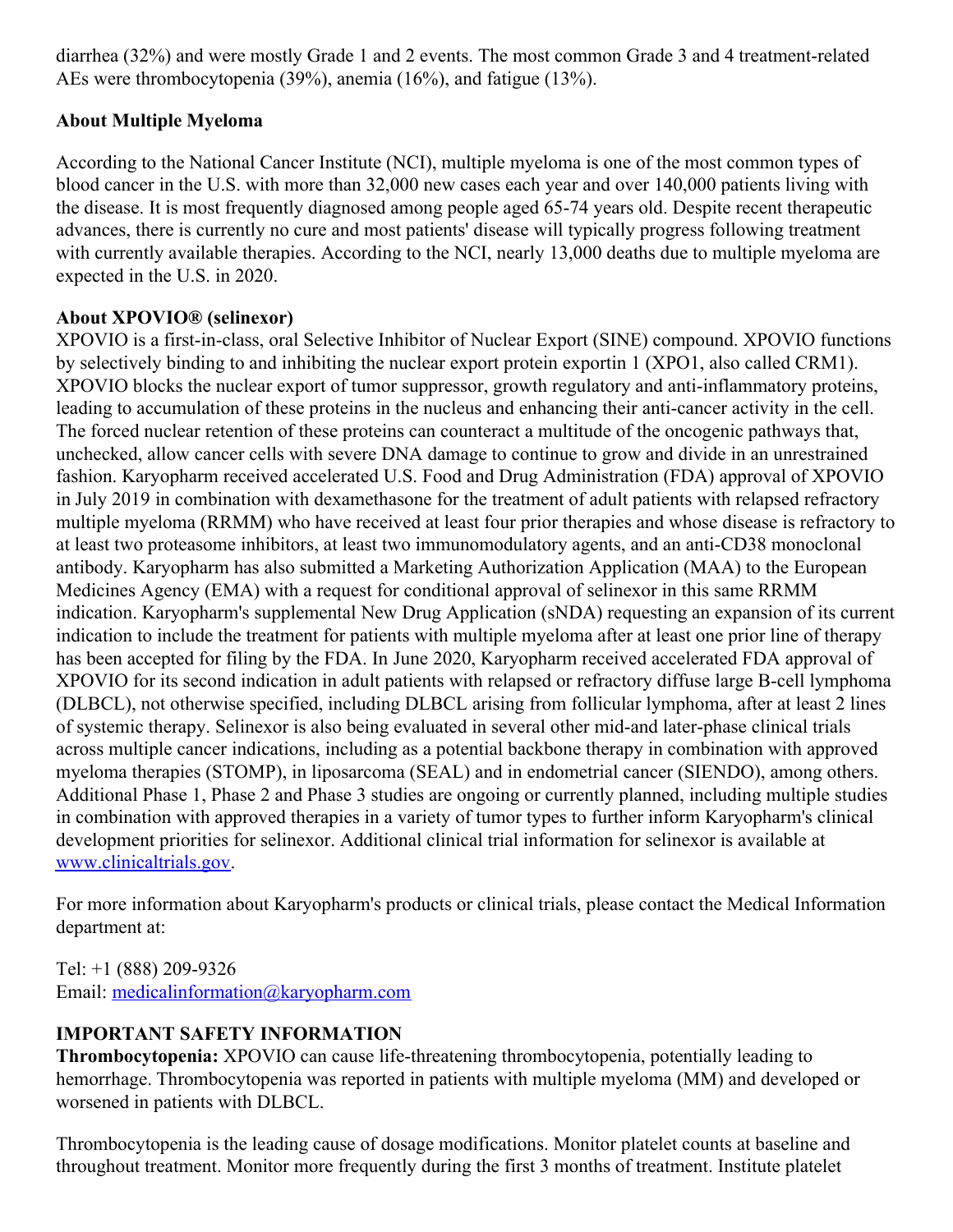transfusion and/or other treatments as clinically indicated. Monitor patients for signs and symptoms of bleeding and evaluate promptly. Interrupt, reduce dose, or permanently discontinue based on severity of adverse reaction.

**Neutropenia:** XPOVIO can cause life-threatening neutropenia, potentially increasing the risk of infection. Neutropenia and febrile neutropenia occurred in patients with MM and in patients with DLBCL.

Obtain white blood cell counts with differential at baseline and throughout treatment. Monitor more frequently during the first 3 months of treatment. Monitor patients for signs and symptoms of concomitant infection and evaluate promptly. Consider supportive measures, including antimicrobials and growth factors (e.g., G-CSF). Interrupt, reduce dose, or permanently discontinue based on severity of adverse reaction (AR).

**Gastrointestinal Toxicity:** XPOVIO can cause severe gastrointestinal toxicities in patients with MM and DLBCL.

**Nausea/Vomiting:** Provide prophylactic antiemetics. Administer 5-HT3 receptor antagonists and other antinausea agents prior to and during treatment with XPOVIO. Interrupt, reduce dose, or permanently discontinue based on severity of ARs. Administer intravenous fluids to prevent dehydration and replace electrolytes as clinically indicated.

**Diarrhea:** Interrupt, reduce dose, or permanently discontinue based on severity of ARs. Provide standard anti-diarrheal agents, administer intravenous fluids to prevent dehydration, and replace electrolytes as clinically indicated.

**Anorexia/Weight Loss:** Monitor weight, nutritional status, and volume status at baseline and throughout treatment. Monitor more frequently during the first 3 months of treatment. Interrupt, reduce dose, or permanently discontinue based on severity of ARs. Provide nutritional support, fluids, and electrolyte repletion as clinically indicated.

**Hyponatremia:** XPOVIO can cause severe or life-threatening hyponatremia. Hyponatremia developed in patients with MM and in patients with DLBCL.

Monitor sodium level at baseline and throughout treatment. Monitor more frequently during the first 2 months of treatment. Correct sodium levels for concurrent hyperglycemia (serum glucose >150 mg/dL) and high serum paraprotein levels. Assess hydration status and manage hyponatremia per clinical guidelines, including intravenous saline and/or salt tablets as appropriate and dietary review. Interrupt, reduce dose, or permanently discontinue based on severity of the AR.

**Serious Infection:** XPOVIO can cause serious and fatal infections. Most infections were not associated with Grade 3 or higher neutropenia. Atypical infections reported after taking XPOVIO include, but are not limited to, fungal pneumonia and herpesvirus infection.

Monitor for signs and symptoms of infection, and evaluate and treat promptly.

**Neurological Toxicity:** XPOVIO can cause life-threatening neurological toxicities.

Coadministration of XPOVIO with other products that cause dizziness or mental status changes may increase the risk of neurological toxicity.

Advise patients to refrain from driving and engaging in hazardous occupations or activities, such as operating heavy or potentially dangerous machinery, until the neurological toxicity fully resolves. Optimize hydration status, hemoglobin level, and concomitant medications to avoid exacerbating dizziness or mental status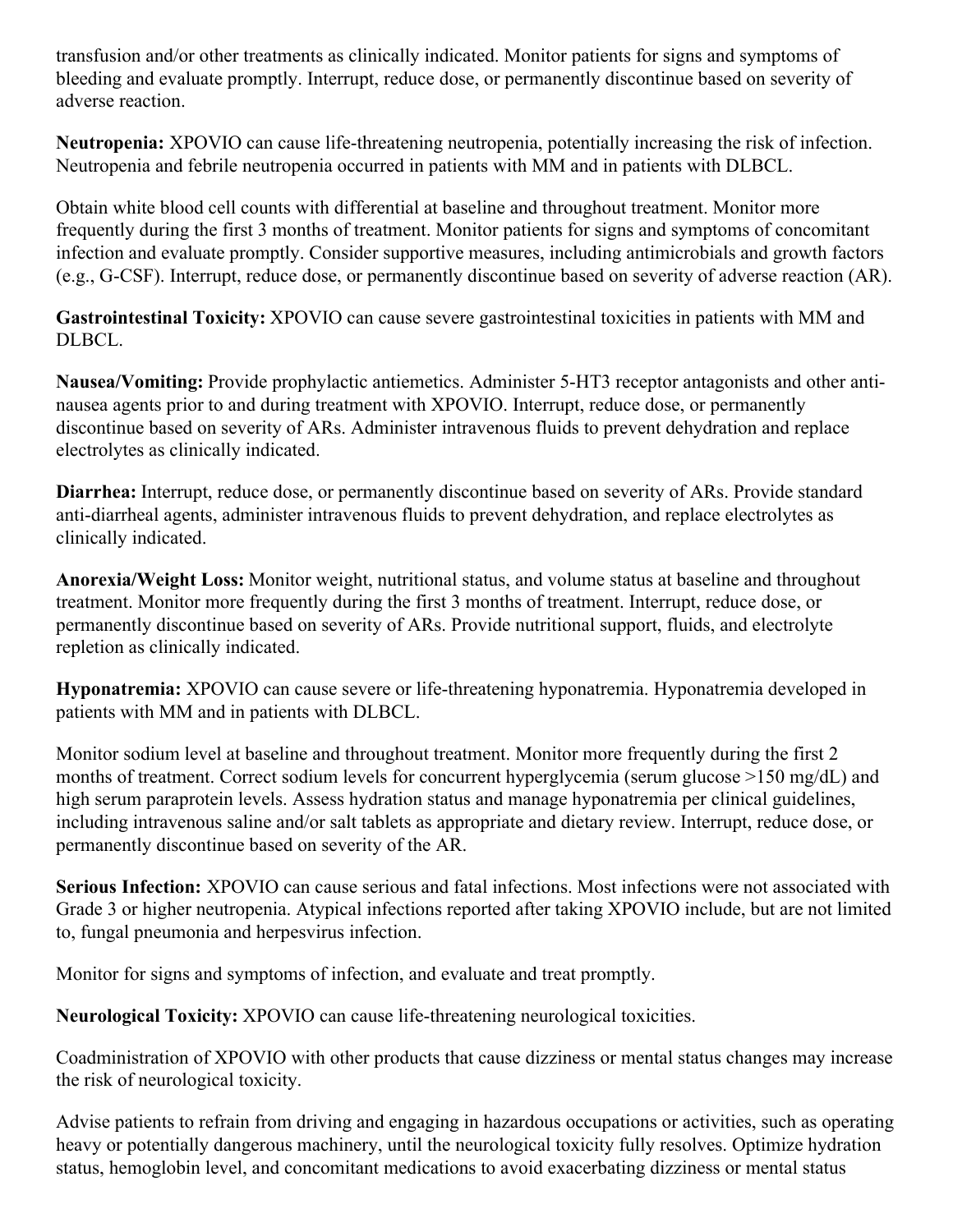changes. Institute fall precautions as appropriate.

**Embryo-Fetal Toxicity:** XPOVIO can cause fetal harm when administered to a pregnant woman.

Advise pregnant women of the potential risk to a fetus. Advise females of reproductive potential and males with a female partner of reproductive potential to use effective contraception during treatment with XPOVIO and for 1 week after the last dose.

## **ADVERSE REACTIONS**

The most common adverse reactions in  $\geq$ 20% of patients with MM are thrombocytopenia, fatigue, nausea, anemia, decreased appetite, decreased weight, diarrhea, vomiting, hyponatremia, neutropenia, leukopenia, constipation, dyspnea, and upper respiratory tract infection.

The most common ARs, excluding laboratory abnormalities, in  $\geq$ 20% of patients with DLBCL are fatigue, nausea, diarrhea, appetite decrease, weight decrease, constipation, vomiting, and pyrexia. Grade 3-4 laboratory abnormalities in ≥15% of patients included thrombocytopenia, lymphopenia, neutropenia, anemia, and hyponatremia. Grade 4 laboratory abnormalities in  $\geq$ 5% were thrombocytopenia, lymphopenia, and neutropenia.

In patients with MM, fatal ARs occurred in 9% of patients. Serious ARs occurred in 58% of patients. Treatment discontinuation rate due to ARs was 27%. The most frequent ARs requiring permanent discontinuation in ≥4% of patients included fatigue, nausea, and thrombocytopenia.

In patients with DLBCL, fatal ARs occurred in 3.7% of patients within 30 days, and 5% of patients within 60 days of last treatment; the most frequent fatal AR was infection (4.5% of patients). Serious ARs occurred in 46% of patients; the most frequent serious AR was infection. Discontinuation due to ARs occurred in 17% of patients.

## **USE IN SPECIFIC POPULATIONS**

In MM, no overall difference in effectiveness of XPOVIO was observed in patients >65 years old when compared with younger patients. Patients ≥75 years old had a higher incidence of discontinuation due to an AR than younger patients, a higher incidence of serious ARs, and a higher incidence of fatal ARs.

Clinical studies in patients with relapsed or refractory DLBCL did not include sufficient numbers of patients aged 65 and over to determine whether they respond differently from younger patients.

The effect of end-stage renal disease ( $CL_{CR}$  <15 mL/min) or hemodialysis on XPOVIO pharmacokinetics is unknown.

## **Please see full Prescribing Information.**

#### **To report SUSPECTED ADVERSE REACTIONS, contact Karyopharm Therapeutics Inc. at 1-888- 209-9326 or FDA at 1-800-FDA-1088 or** [www.fda.gov/medwatch](http://www.fda.gov/medwatch)**.**

#### **About Karyopharm Therapeutics**

Karyopharm Therapeutics Inc. (Nasdaq: KPTI) is a commercial-stage pharmaceutical company pioneering novel cancer therapies and dedicated to the discovery, development, and commercialization of novel first-inclass drugs directed against nuclear export and related targets for the treatment of cancer and other major diseases. Karyopharm's Selective Inhibitor of Nuclear Export (SINE) compounds function by binding with and inhibiting the nuclear export protein XPO1 (or CRM1). Karyopharm's lead compound, XPOVIO®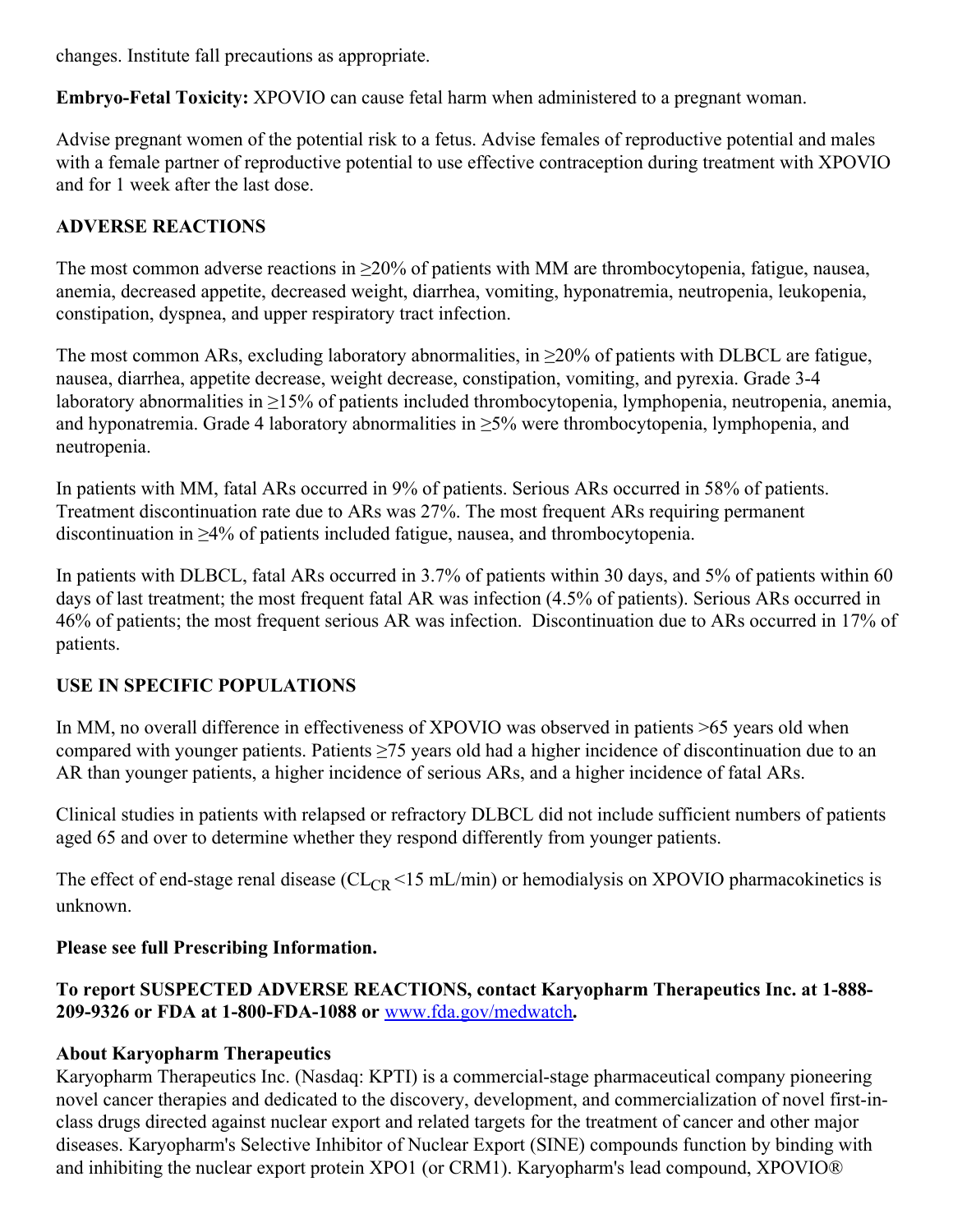(selinexor), received accelerated approval from the U.S. Food and Drug Administration (FDA) in July 2019 in combination with dexamethasone as a treatment for patients with heavily pretreated multiple myeloma. In June 2020, XPOVIO was approved by the FDA as a treatment for patients with relapsed or refractory diffuse large B-cell lymphoma. A Marketing Authorization Application for selinexor for patients with heavily pretreated multiple myeloma is also currently under review by the European Medicines Agency. In addition to single-agent and combination activity against a variety of human cancers, SINE compounds have also shown biological activity in models of neurodegeneration, inflammation, autoimmune disease, certain viruses and wound-healing. Karyopharm has several investigational programs in clinical or preclinical development. For more information, please visit **[www.karyopharm.com](http://www.karyopharm.com).**

#### **Forward-Looking Statements**

This press release contains forward-looking statements within the meaning of The Private Securities Litigation Reform Act of 1995. Such forward-looking statements include those regarding Karyopharm's expectations and plans relating to XPOVIO for the treatment of patients with relapsed or refractory multiple myeloma or relapsed or refractory diffuse large B-cell lymphoma; commercialization of XPOVIO or any of its drug candidates and the commercial performance of XPOVIO; submissions to, and the review and potential approval of selinexor by, regulatory authorities, including the Company's regulatory strategy, the anticipated availability of data to support such submissions, timing of such submissions and actions by regulatory authorities and the potential availability of accelerated approval pathways; the expected design of the Company's clinical trials; the therapeutic potential of and potential clinical development plans for Karyopharm's drug candidates, especially selinexor. Such statements are subject to numerous important factors, risks and uncertainties, many of which are beyond Karyopharm's control, that may cause actual events or results to differ materially from Karyopharm's current expectations. For example, there can be no guarantee that Karyopharm will successfully commercialize XPOVIO; that regulators will agree that selinexor qualifies for conditional approval in the E.U. as a result of data from the STORM study or confirmatory approval in the U.S. or E.U. based on the BOSTON study in patients with multiple myeloma or that any of Karyopharm's drug candidates, including selinexor, will successfully complete necessary clinical development phases or that development of any of Karyopharm's drug candidates will continue. Further, there can be no guarantee that any positive developments in the development or commercialization of Karyopharm's drug candidate portfolio will result in stock price appreciation. Management's expectations and, therefore, any forward-looking statements in this press release could also be affected by risks and uncertainties relating to a number of other factors, including the following: the risk that the COVID-19 pandemic could disrupt Karyopharm's business more severely than it currently anticipates, including by negatively impacting sales of XPOVIO, interrupting or delaying research and development efforts, impacting the ability to procure sufficient supply for the development and commercialization of selinexor or other product candidates, delaying ongoing or planned clinical trials, impeding the execution of business plans, planned regulatory milestones and timelines, or inconveniencing patients; the adoption of XPOVIO in the commercial marketplace, the timing and costs involved in commercializing XPOVIO or any of Karyopharm's drug candidates that receive regulatory approval; the ability to retain regulatory approval of XPOVIO or any of Karyopharm's drug candidates that receive regulatory approval; Karyopharm's results of clinical trials and preclinical studies, including subsequent analysis of existing data and new data received from ongoing and future studies; the content and timing of decisions made by the U.S. Food and Drug Administration and other regulatory authorities, investigational review boards at clinical trial sites and publication review bodies, including with respect to the need for additional clinical studies; the ability of Karyopharm or its third party collaborators or successors in interest to fully perform their respective obligations under the applicable agreement and the potential future financial implications of such agreement; Karyopharm's ability to obtain and maintain requisite regulatory approvals and to enroll patients in its clinical trials; unplanned cash requirements and expenditures; development of drug candidates by Karyopharm's competitors for indications in which Karyopharm is currently developing its drug candidates; and Karyopharm's ability to obtain, maintain and enforce patent and other intellectual property protection for any drug candidates it is